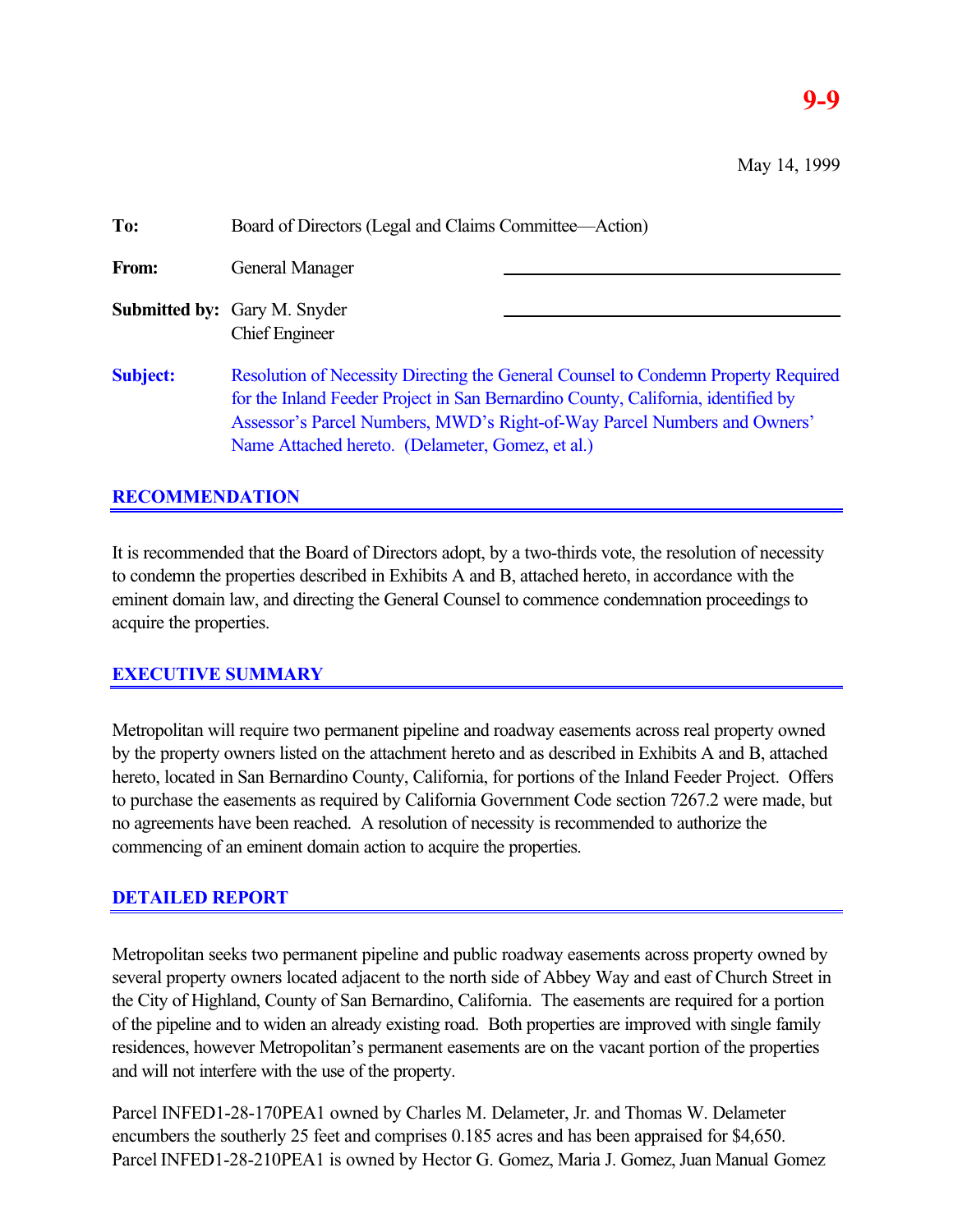Gomez, Antonio Ayala, Juana Ayala, Thomas W. Delameter, Charles M. Delameter has been appraised for \$4,150. Both portions of Abbey Way will be repaved and will be superior in the after condition.

On May 4, 1999, notices of intention to adopt a resolution of necessity and for an opportunity to appear and be heard before the Subcommittee on Real Property and Asset Management on May 25, 1999, as to the necessity for the Project and the taking of the easements, were served on the property owners. The Eminent Domain Law requires an owner to provide a written request for a hearing within 15 days after the notice was served to be entitled to a hearing on the adoption of a resolution of necessity. No written request was received and the property owners did not appear at the hearing. A written summary of the hearing and the recommendation of the Subcommittee on Real Property and Asset Management is attached. The Committee voted to recommend approval of the proposed resolution.

Transmitted herewith is the form of resolution declaring the necessity of the Project and the acquisition of the permanent easements described in Exhibits A and B, attached thereto, and directing the General Counsel to commence condemnation proceedings in San Bernardino County to acquire the permanent easements.

On February 9, 1993, your Board certified that the Final Environmental Impact Report for the Inland Feeder Project had been completed in compliance with the California Environmental Quality Act (CEQA) and the State Guidelines, and that it had reviewed and considered the information contained in that document. Your action on the subject resolution is therefore in compliance with CEQA. No further environmental documentation or review is necessary for your Board to act on this request.

Ks13940

**Attachment 9-9A**

**Attachment 9-9B**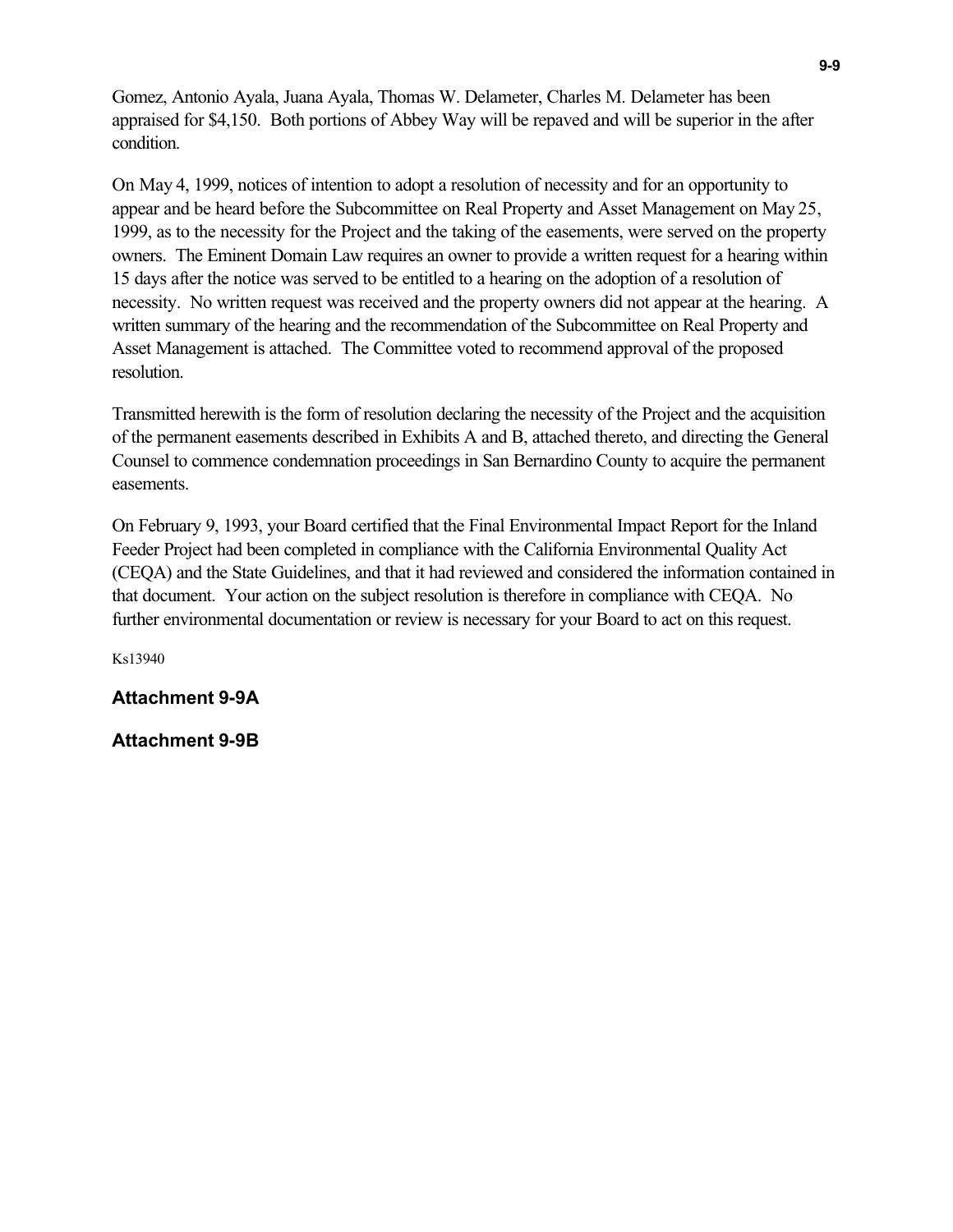#### **Attachment 9-9A**

Page 1 of 1

## SUMMARY OF HEARING AND RECOMMENDATION OF THE SUBCOMMITTEE ON REAL PROPERTY AND ASSET MANAGEMENT REGARDING ADOPTION OF A RESOLUTION OF NECESSITY TO CONDEMN PROPERTY FOR THE INLAND FEEDER PROJECT

On May 25, 1999, at the offices of The Metropolitan Water District of Southern California, located at 700 South Alameda Los Angeles, California, Room 2-145, a hearing was held by the Subcommittee on Real Property and Asset Management of the Board of Directors. Committee Chairman Edward C. Little presided. The Committee was called to order and a quorum was present.

Senior Deputy General Counsel Lauren Brainard advised the Committee that it has been delegated the authority by Metropolitan's Board of Directors to hold the hearing required by law as a prerequisite to the adoption of a resolution of necessity to acquire property through the exercise of the eminent domain power. The purpose of the hearing is to allow the Committee to make a determination regarding whether the public interest and necessity require the proposed Project, whether the Project is planned or located in the manner that will be most compatible with the greatest public good and the least private injury, and whether the easements to be acquired are necessary for the Project.

Mr. Brainard further advised the Committee that offers to purchase the easements have been made to the owners in accordance with the law. The owners were provided with written notices of the hearing, but no request to appear was received and no appearance was made.

Mr. Brainard made a presentation regarding the Inland Feeder Project, and identified the subject takes as two permanent pipeline and public roadway easements across property owned by different property owners located adjacent to the north side of Abbey Way and east of Church Street in the City of Highland, County of San Bernardino, California. The easements are required for a portion of the pipeline and to widen an already existing road. Both properties are improved with single family residences, however Metropolitan's permanent easements are on the vacant portion of the properties and will not interfere with the use of the property. Both properties encumber the southerly 25 feet of the larger parcels and both will be repaved in a superior after condition.

The Committee voted to recommend the adoption of the resolution of necessity.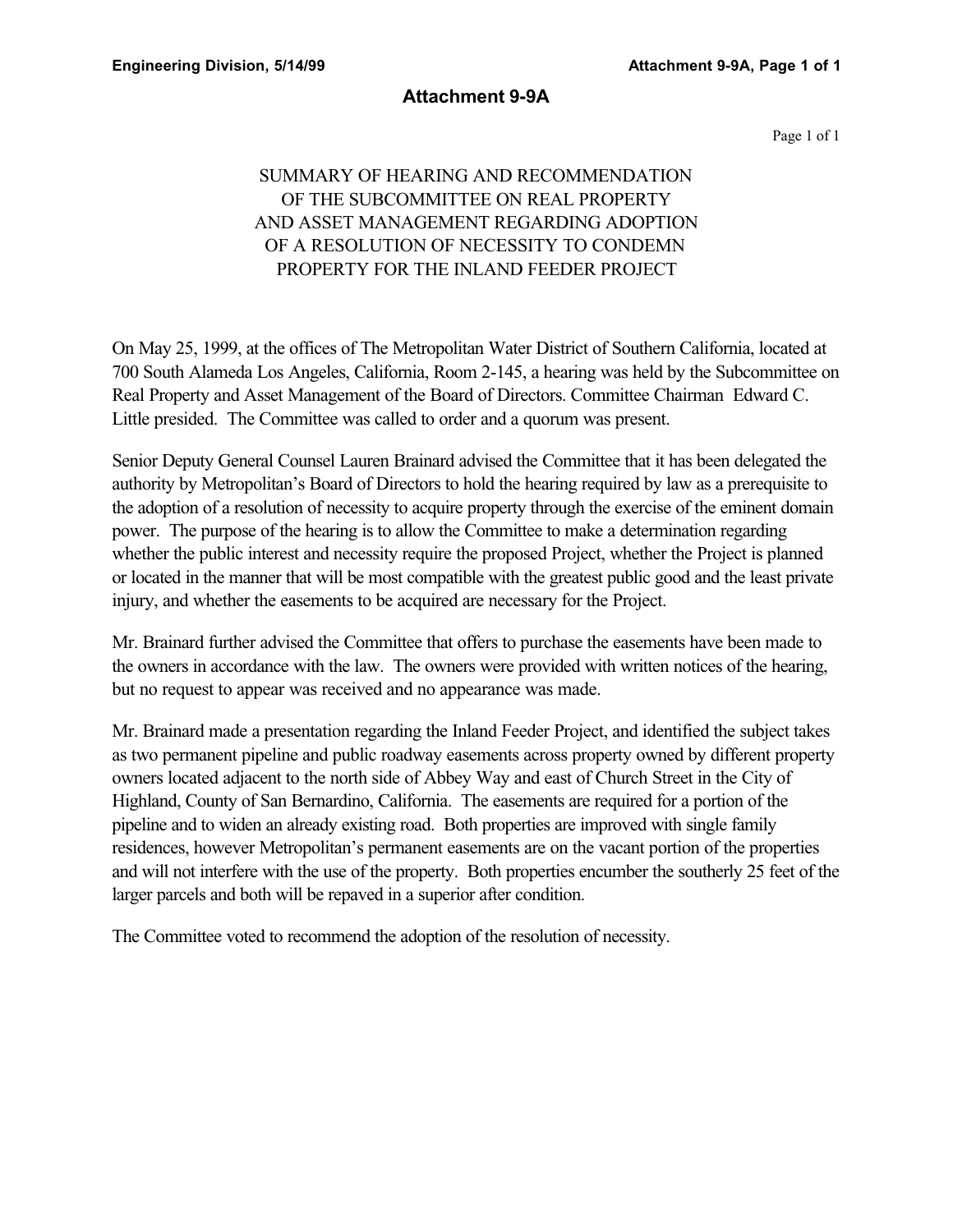#### **Attachment to 9-9B**

Page 1 of 2

#### **RESOLUTION**

## **A RESOLUTION OF THE BOARD OF DIRECTORS OF THE METROPOLITAN WATER DISTRICT OF SOUTHERN CALIFORNIA DIRECTING THE CONDEMNATION OF CERTAIN PROPERTY SITUATED IN THE COUNTY OF SAN BERNARDINO (INLAND FEEDER PROJECT)**

BE IT RESOLVED by the Board of Directors of The Metropolitan Water District of Southern California (the "District").

Section 1. The District's Board hereby finds and determines that the public interest and necessity require, for public use, the construction, operation and maintenance of water conveyance facilities ("Inland Feeder Project") in the County of San Bernardino for the transportation and distribution of water for use within the District's boundaries and that certain properties situated in the County of San Bernardino are necessary therefor.

Section 2. The permanent easements to be acquired for the public use set forth in section 1, above, consists of parcels of land located described in Exhibits A, attached hereto and incorporated herein by reference and shown on Exhibits B attached hereto and incorporated herein by reference.

Section 3. The District's Board hereby declares its intention to acquire the permanent easements described in Exhibits A and B attached, by proceedings in eminent domain as authorized by the Metropolitan Water District Act (Stats. 1969, Ch. 209, as amended), namely West's Water Code Appendix Section 109-141.

Section 4. The District's Board hereby finds and determines that the proposed Project is planned or located in the manner that will be most compatible with the greatest public good and the least private injury.

Section 5. The District's Board hereby finds and determines that the permanent easements described in Exhibits A and B, attached hereto, are necessary for the proposed Project.

Section 6. The District's Board finds and determines that pursuant to Section 1240.510, et seq. of the California Code of Civil Procedure, the public use for which the District is acquiring the permanent easements will not unreasonably interfere with or impair the continuance of the public use for which the property is now appropriated and such use now exists or may reasonably be expected to exist in the future.

Section 7. The District's General Counsel is hereby directed to commence proceedings in the Superior Court of California, County of San Bernardino for the purpose of condemning and acquiring the permanent easements described in Exhibits A and B attached hereto, and to take such steps as may be necessary to secure an order of court permitting the District to take possession of the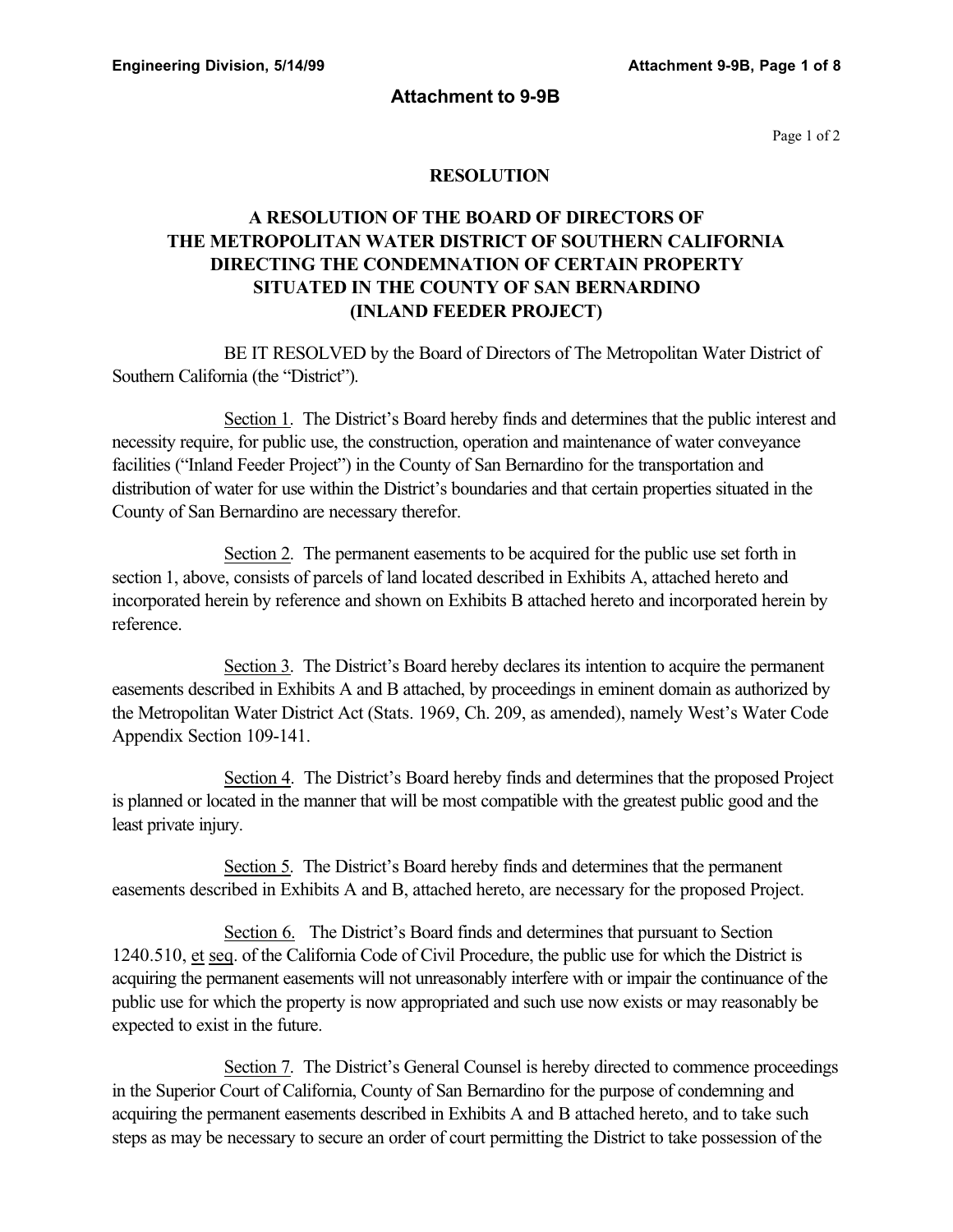easements described in Exhibits A and B, attached hereto, for the uses and purposes herein described. He is authorized to take such actions and steps as he deems necessary in connection with such proceedings, including the amending of the complaint to reduce the extent of the easements to be acquired so as to reduce the compensation payable in the action where such change could not substantially impair the construction and operation of the said public works, and to incur expenses necessary and incidental to the action.

I HEREBY CERTIFY that the foregoing resolution was adopted at the meeting of the Board of Directors of The Metropolitan Water District of Southern California held the 8th day of June, 1999, a by vote of two-thirds of all its members, and I further certify that the foregoing is a full, true and correct copy of the resolution.

> Executive Secretary The Metropolitan Water District of Southern California

\_\_\_\_\_\_\_\_\_\_\_\_\_\_\_\_\_\_\_\_\_\_\_\_\_\_\_\_\_\_\_\_\_\_\_\_\_\_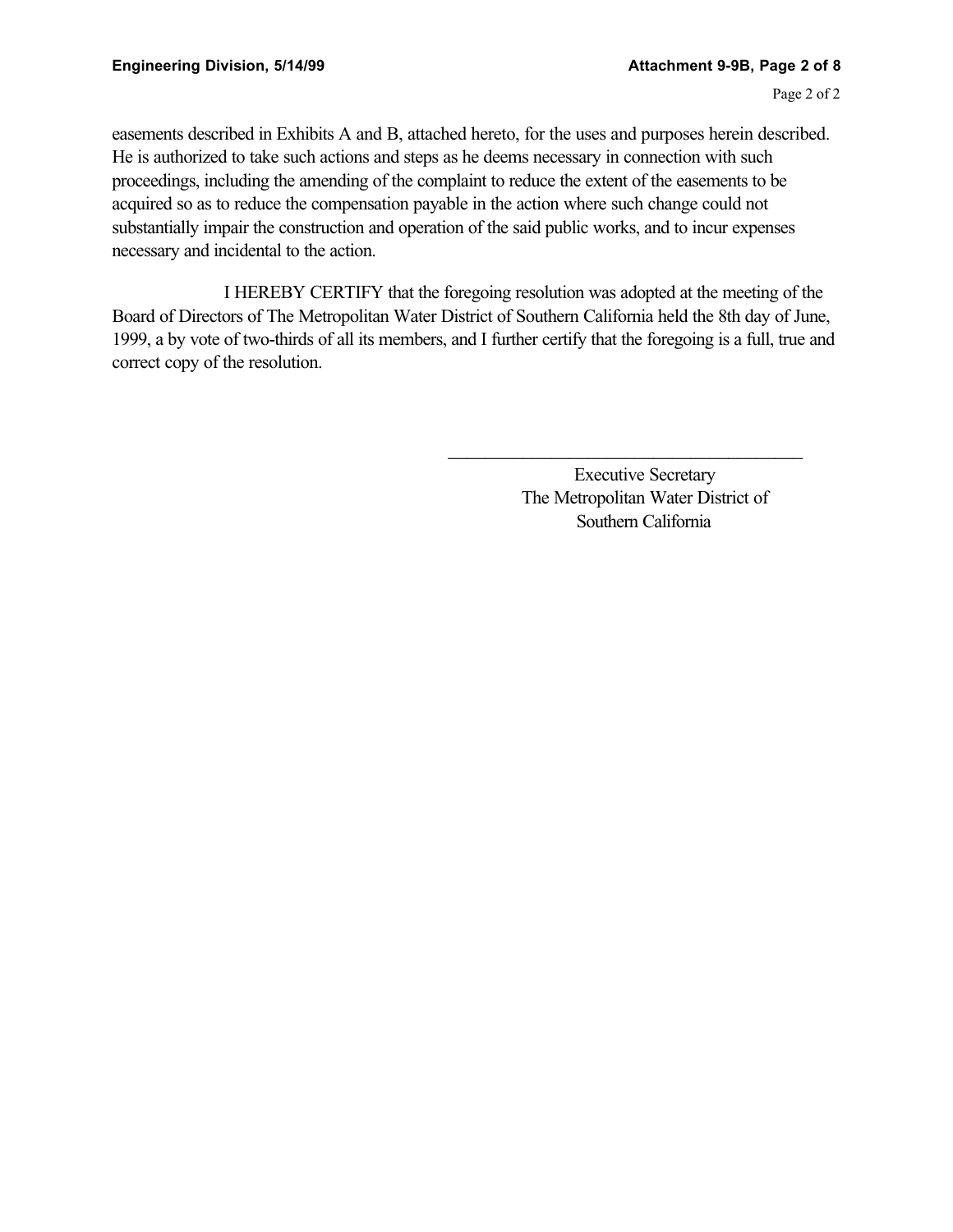# **ATTACHMENT**

| <b>ASSESSOR'S PARCEL NO.</b>              | <b>MWD PARCEL NO.</b>    | <b>PROPERTY OWNERS</b>                                                                                                                   |
|-------------------------------------------|--------------------------|------------------------------------------------------------------------------------------------------------------------------------------|
| 1210-211-18                               | <b>INFED1-28-170PEA1</b> | Charles M. Delameter, Jr., and<br>Thomas W. Delameter                                                                                    |
| $1210 - 211 - 11, -12, -13,$<br>and $-14$ | <b>INFED1-28-210PEA1</b> | Hector G. Gomez, Maria J.<br>Gomez, Juan Manuel Gomez,<br>Antonio Ayala, Juana Ayala,<br>Charles M. Delameter and<br>Thomas W. Delameter |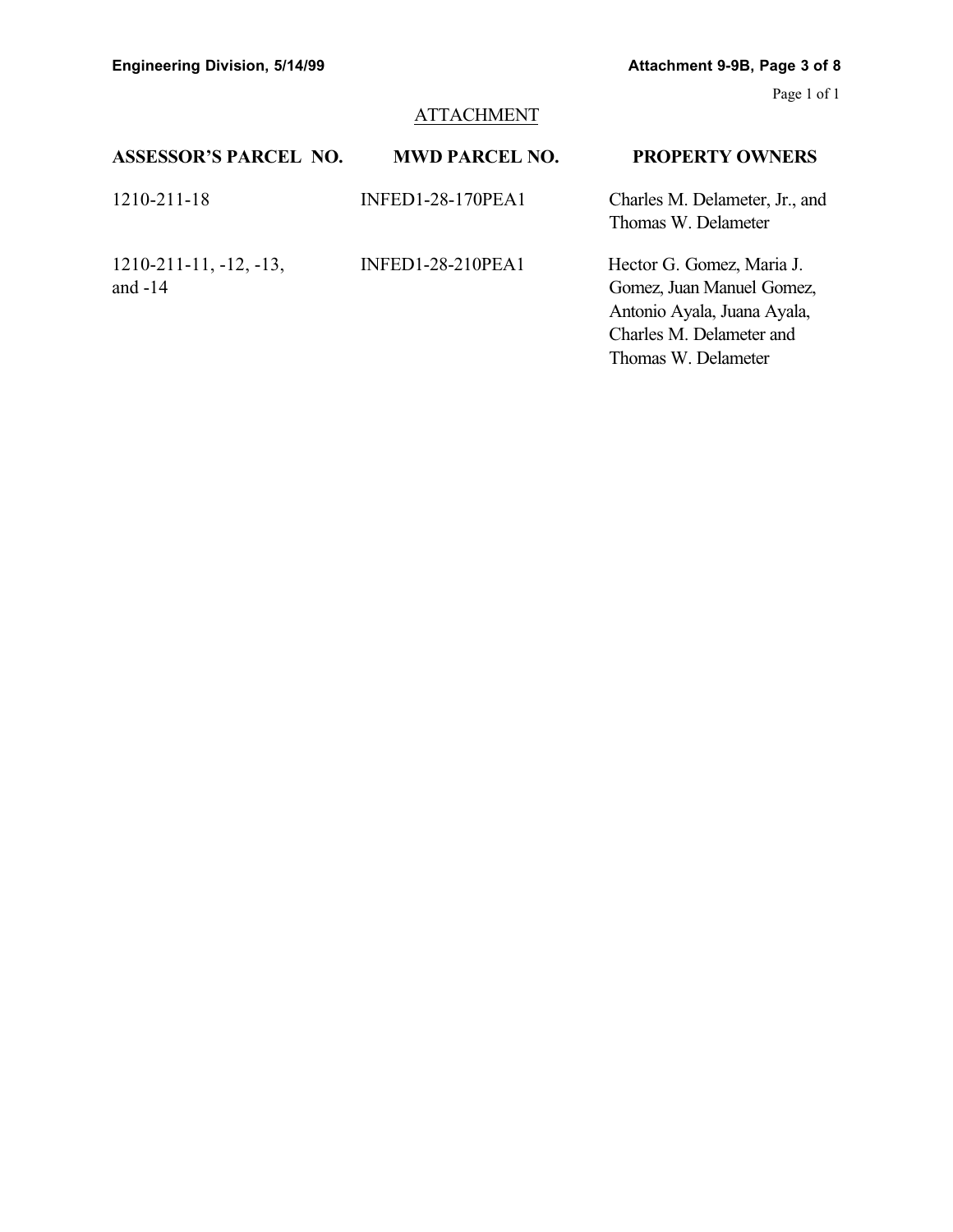#### EXHIBIT A

A permanent easement in the property designated as Parcel INFED1-28-170PEA1 and INFED1-28- 210PEA1 for the purpose of constructing, reconstructing, maintaining, operating, enlarging, removing, and replacing a line or lines of pipe at any time, and from time to time, for water transportation, with every appendage or structure necessary or convenient to be installed at any time in connection therewith and for the purpose of placing improvements for public road and utility purposes and the rights of the public to use same; subject to the following conditions.

A. Owner shall retain the right of access over and across the easement area, and Metropolitan shall not unreasonably interfere with such right of access.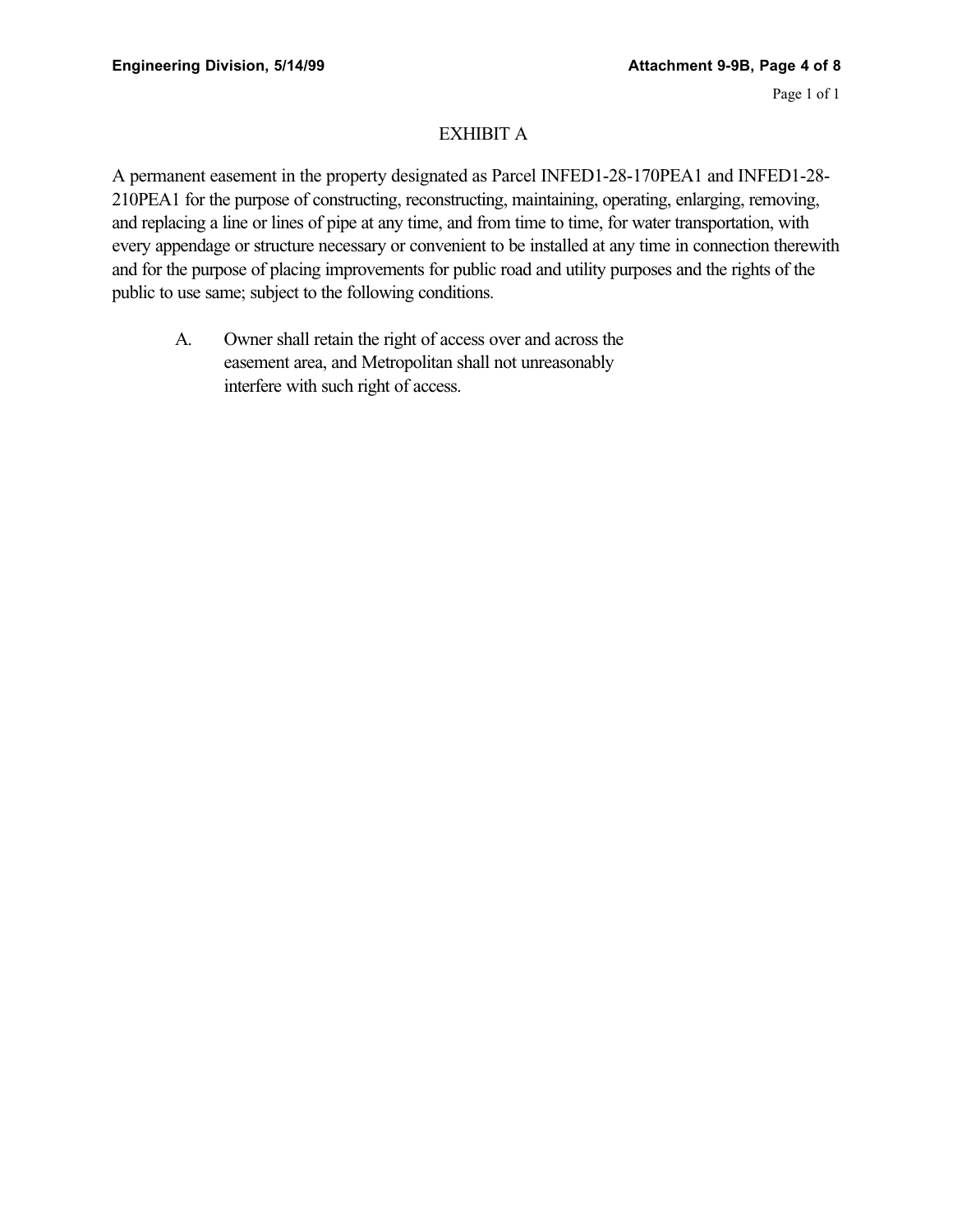#### EXHIBIT A

INFED1-28-170PEA1 (Permanent Easement) Charles M.Delameter Jr., et al

The southerly 25.00 feet of the southwest quarter of Section 2, Township 1 South, Range 3 West, San Bernardino Meridian in the City of Highland, County of San Bernardino, State of California, lying within that parcel of land described in Quitclaim Deed recorded October 10, 1996, as Document Number 19960377548, of Official Records of said County.

EXHIBIT "B" ATTACHED HERETO AND MADE A PART THEREOF.

## *END OF DESCRIPTION*

#### PREPARED UNDER MY SUPERVISION

Peter G. Wiseman, P.L.S. 6241

\_\_\_\_\_\_\_\_\_\_\_\_\_\_\_\_\_\_\_\_\_\_\_\_\_\_\_\_\_\_

\_\_\_\_\_\_\_\_\_\_\_\_\_\_\_\_\_\_\_\_\_\_\_\_\_\_\_\_\_\_

Date

AL p:\..\legal\28\170pea1.doc



November 17, 1998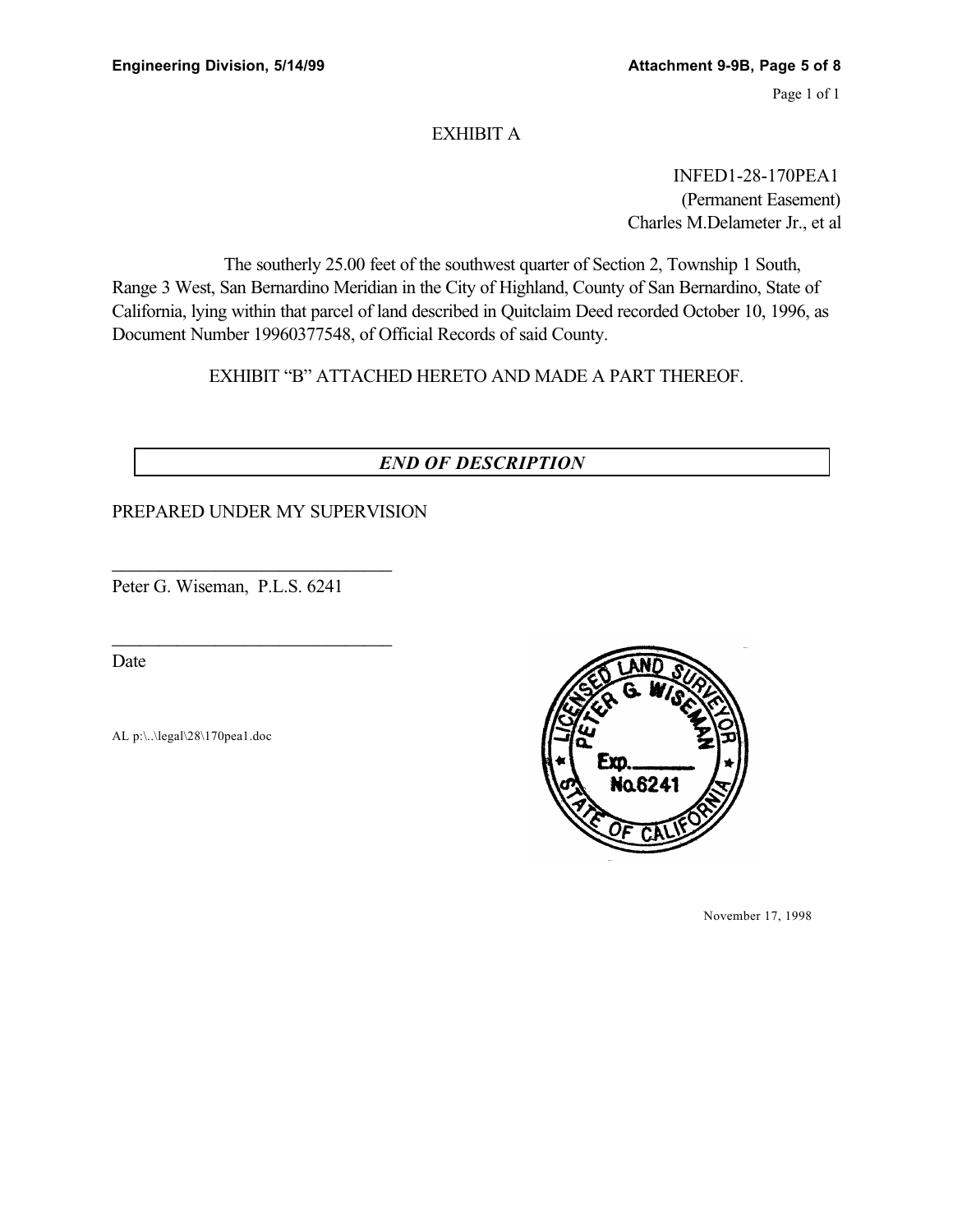Page 1 of 1

## PLEASE SEE HARD COPY FOR MAP (ONE MAP)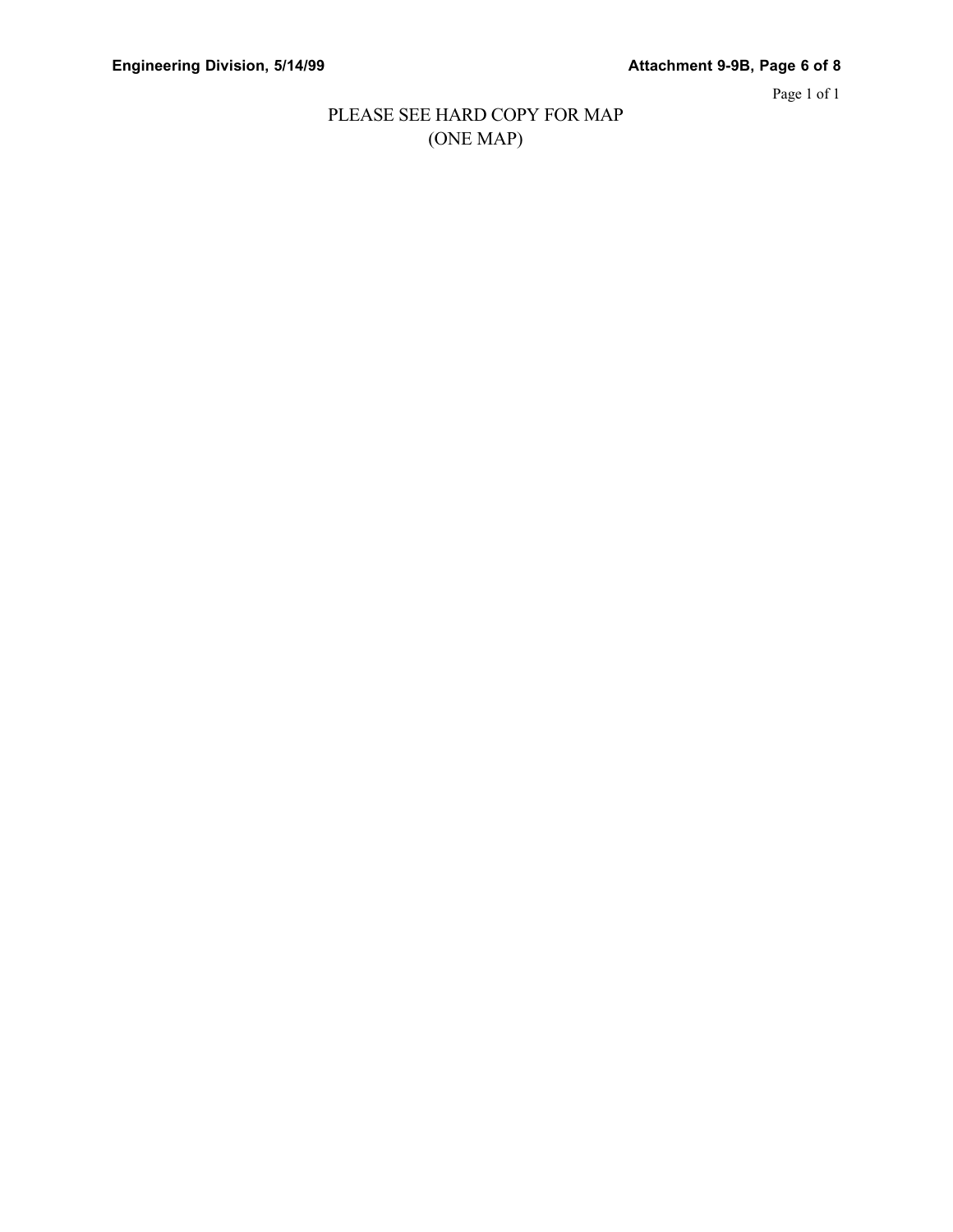#### EXHIBIT A

INFED1-28-210PEA1 (Permanent Easement) Hector G. Gomez, et al

The southerly 25.00 feet of the west 10 acres of the southeast quarter of the southwest quarter of Section 2, Township 1 South, Range 3 West, San Bernardino Meridian in the City of Highland, County of San Bernardino, State of California.

EXHIBIT "B" ATTACHED HERETO AND MADE A PART THEREOF.

### *END OF DESCRIPTION*

PREPARED UNDER MY SUPERVISION

Peter G. Wiseman, P.L.S. 6241

\_\_\_\_\_\_\_\_\_\_\_\_\_\_\_\_\_\_\_\_\_\_\_\_\_\_\_\_\_\_

\_\_\_\_\_\_\_\_\_\_\_\_\_\_\_\_\_\_\_\_\_\_\_\_\_\_\_\_\_\_

Date

PGW\p:\..\infed1\28\legal\210pea1



March 08, 1999